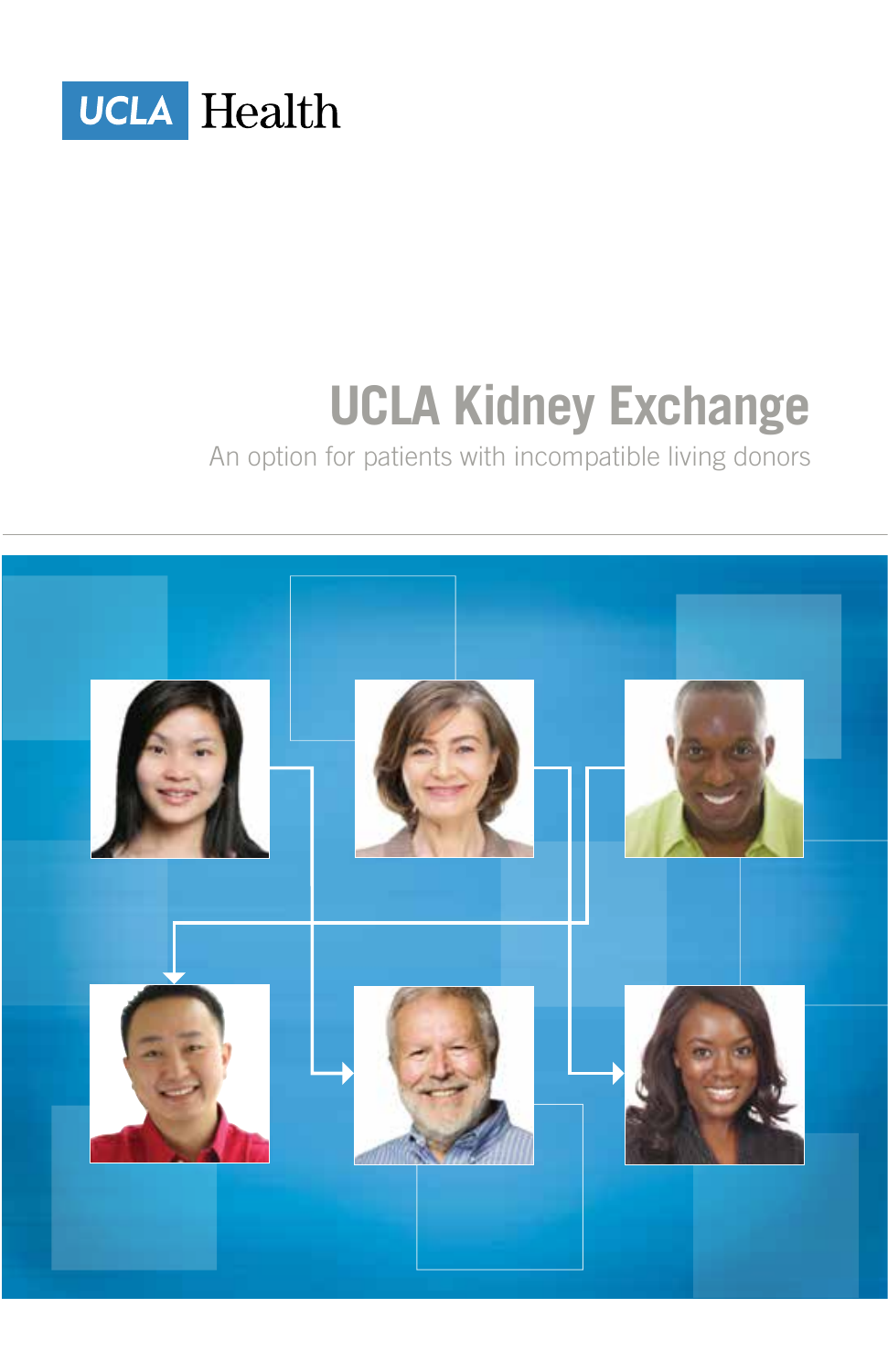

# **What is a kidney exchange?**

A kidney exchange is an innovative twist on efforts aimed at increasing the donor pool by giving people who are unable to receive a kidney from a loved one or friend the opportunity to still receive a kidney through an exchange between incompatible donor-recipient pairs.

Approximately one-third of patients who have a willing living kidney donor will not be able to receive the donor kidney because of an incompatible blood type or incompatible crossmatch. In the past, that would mean that patients often would have to wait for years on dialysis until a deceased donor kidney became available.

Now, with this exciting new program, you can exchange donors with another pair(s) in a similar situation as you, making transplantation possible.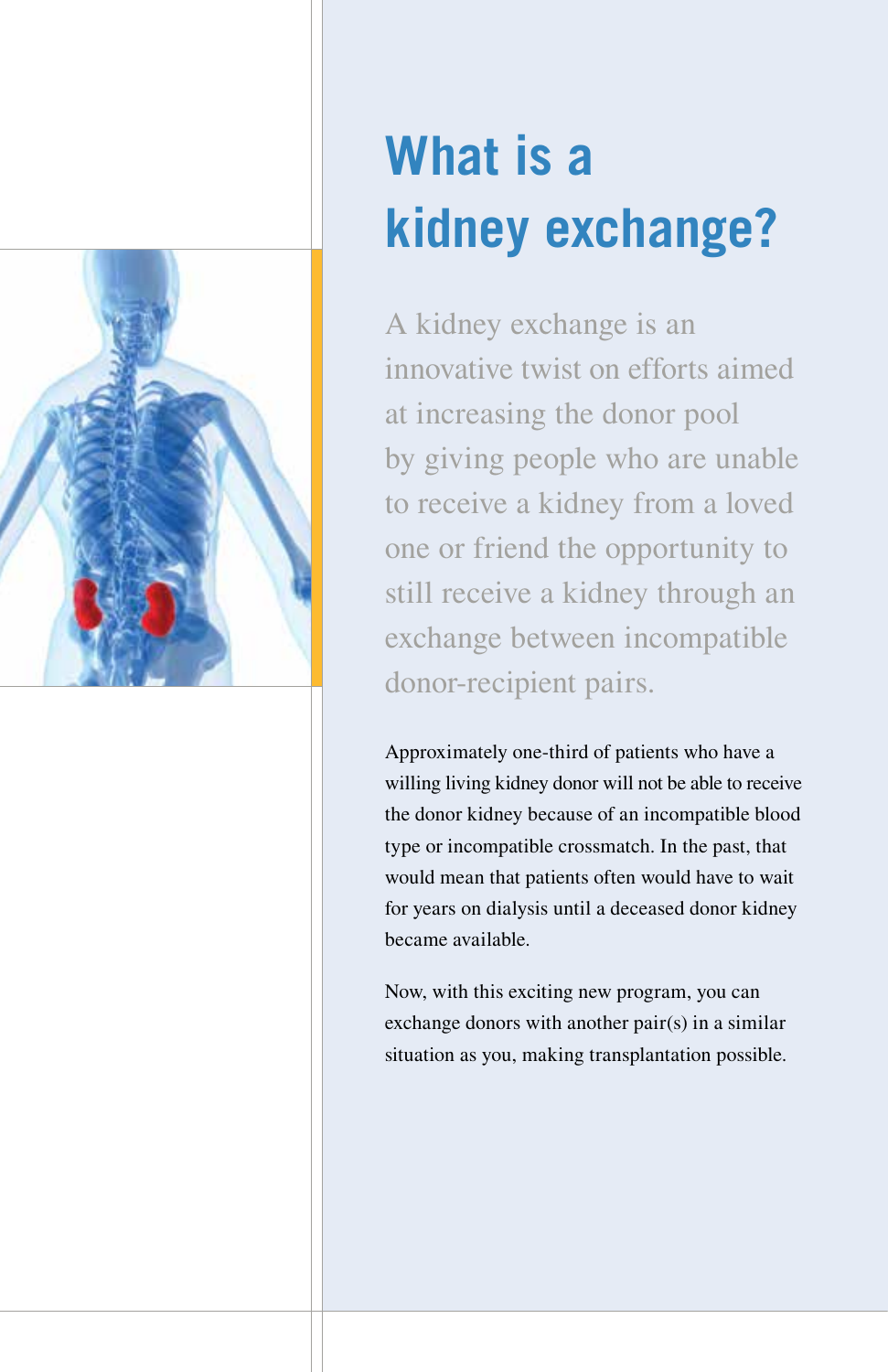# **Two types of kidney exchanges are possible:**

#### **Paired Donor Exchange Transplantation**

**(SWAP):** If a donor and recipient have a different blood type, they can exchange their kidneys with another donor and recipient pair in a similar situation. This can also be done among three pairs.



**Chain Transplantation:** A donor chain creates opportunities for endless recipient-donor pairings. It starts with an altruistic donor —someone who wants to donate a kidney out of the goodness of his or her heart. That kidney is transplanted into a recipient who had a donor willing to give a kidney, but was not a match. To keep the chain going, the incompatible donor gives a kidney to a patient unknown to him or her who has been identified as a match, essentially "paying it forward." A specialized computer program matches donors and recipients across the country.

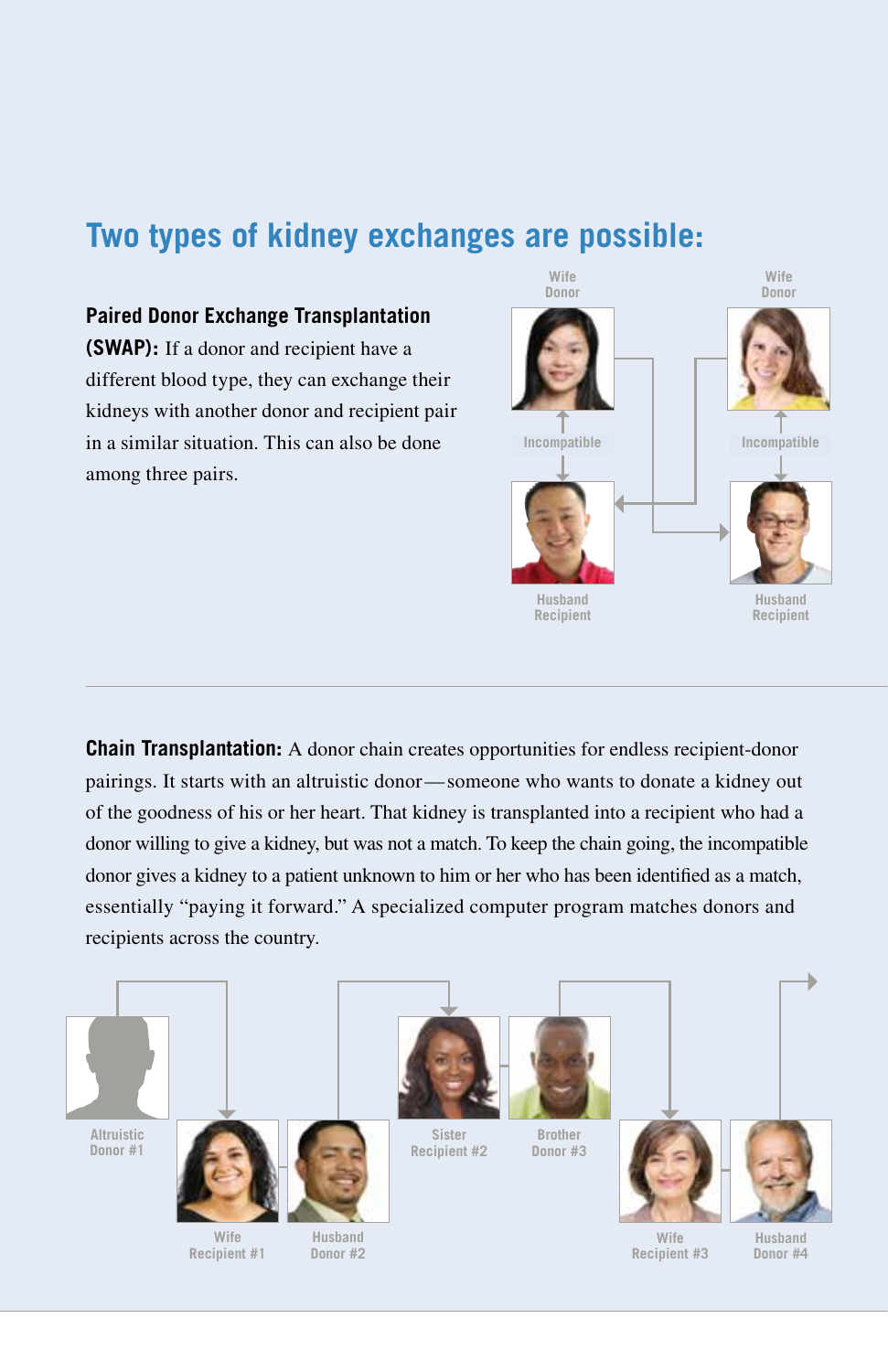

## **What are the benefits of participating in an exchange program?**

- Receive a kidney sooner, maybe before requiring dialysis
- Receive a living donor kidney, which on average lasts longer than a deceased donor kidney
- Receive a better matched kidney, which would potentially require fewer drugs and last longer
- Provides a very rewarding experience for the donor since multiple families are helped by the donation

# **UCLA Kidney Exchange** Connecting Families and Transforming Lives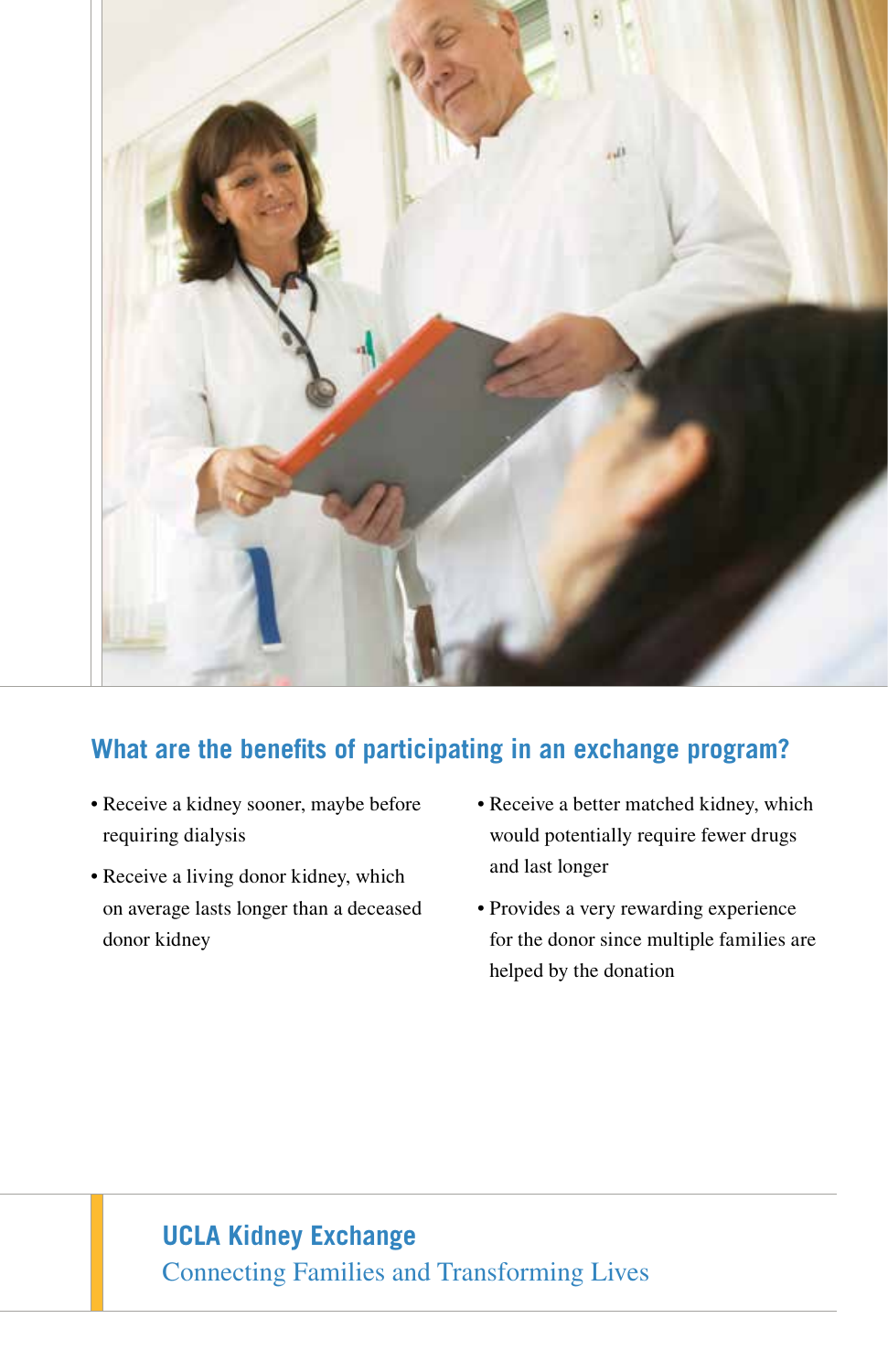

# **Can I join the program even if I have a compatible donor?**

Yes, even if you have a compatible donor, you and your donor can join. In fact, the program may enable you to receive a kidney from a younger donor, or a better matched kidney.

Some donors, especially those with O blood types, may want to participate because of the opportunity to help more than one recipient.

# **Can the exchange families meet?**

Once the transplant has taken place, if the other patients agree, you will have the opportunity to meet the other families involved in the exchange.

### **How do we get started?**

Call (310) 267-6907

### **For more information**

transplants.ucla.edu/kidneyexchange